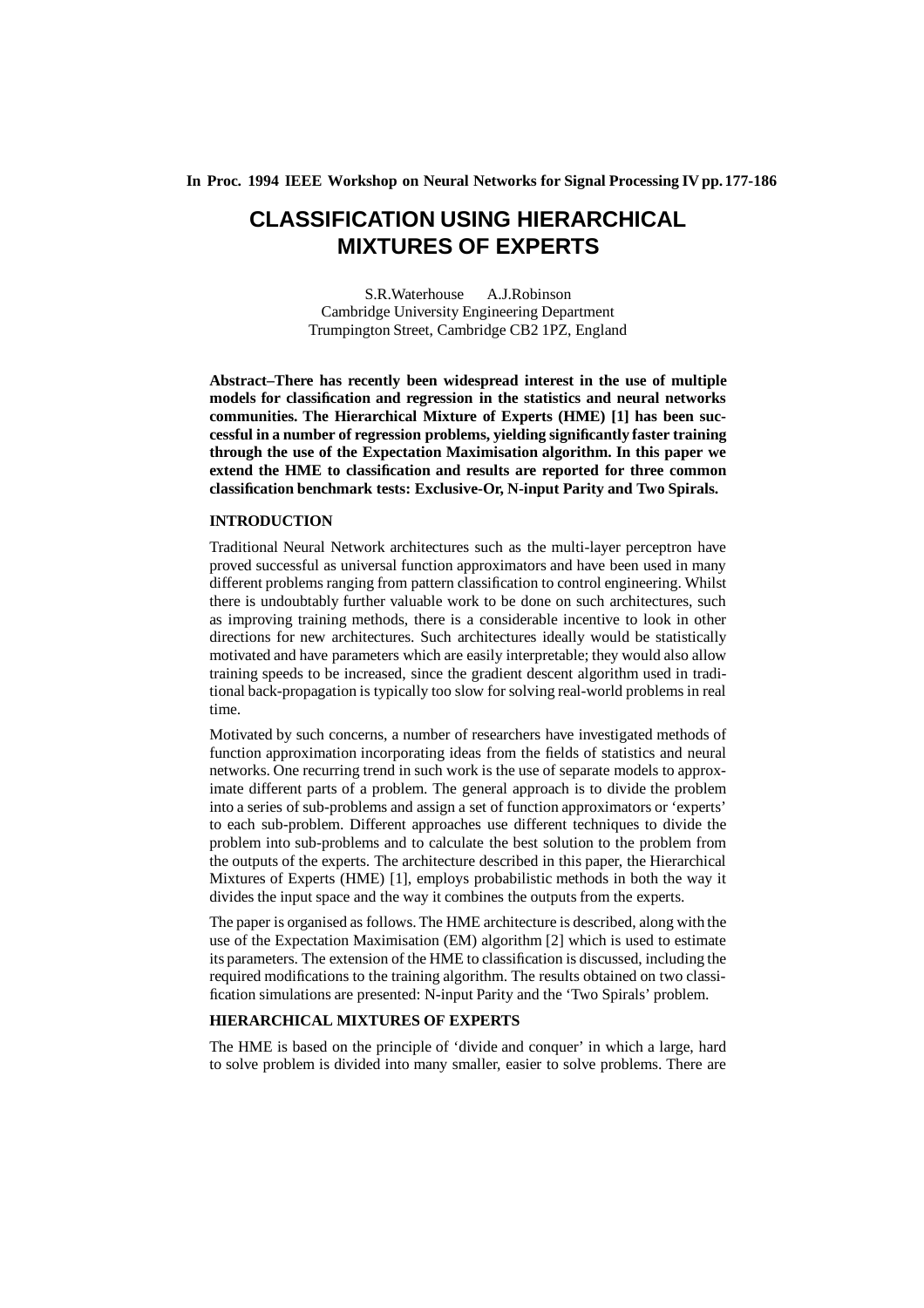

Figure 1: Hierarchical Mixture of Experts

several alternative strategies for tackling such problems. The simplest approach is to divide the problem into sub-problems having no common elements - a 'hard split' of the data. The optimum output of the experts assigned to each sub-problem may then be chosen on a 'winner-takes-all' (WTA) basis. Classification and Regression Trees (CART) [3] are based on this principle. Alternatively, the outputs of the experts may be combined in a weighted sum with weights derived from the performance of the experts in their partition of the input space; this is the principle behind Stacked Generalisation [4]. The most advanced method is to divide the problem into sub-problems which can have common elements - a 'soft split' of the input space into a series of overlapping clusters. The outputs can be chosen either using WTA or stochastically. The HME combines the ideas of soft splits of the data with stochastic selection of the outputs of the experts by the use of a gating network. A two-level HME architecture with a common branching factor of two at each level (a 'binary branching' HME) is shown in Figure 1. In the general architecture, multiple levels and branching factors are possible. In its basic form, the HME employs a fixed architecture which is pre-determined before training commences. The tree consists of non-terminal and terminal nodes which we denote by a set of indicator variables  $\{Z\}$ . Non-terminal node (1) is thus denoted  $z_1$  and consists of gating network GN(1). Terminal node  $(1, 1)$  is denoted by  $z_{11}$  and consists of expert network EN $(1, 1)$ . A general HME with *i* levels of gating networks and branching factors  $b_0, b_1, ..., b_{i-1}$  is denoted by  $HME(i:b_0, b_1, ..., b_{i-1})$ , thus Figure 1 is  $HME(2:2, 2)$ . In the original HME each expert was linear and performed a regression task [1]. In this paper, each expert is non-linear and performs multi-way classification.

Our general classification problem may be considered as follows. At time *t* during training, we observe an input vector  $x^{(t)}$  which belongs to class *n*. We construct a target output vector  $y^{(t)}$  with 1 in element *n* and 0 elsewhere. We wish to compute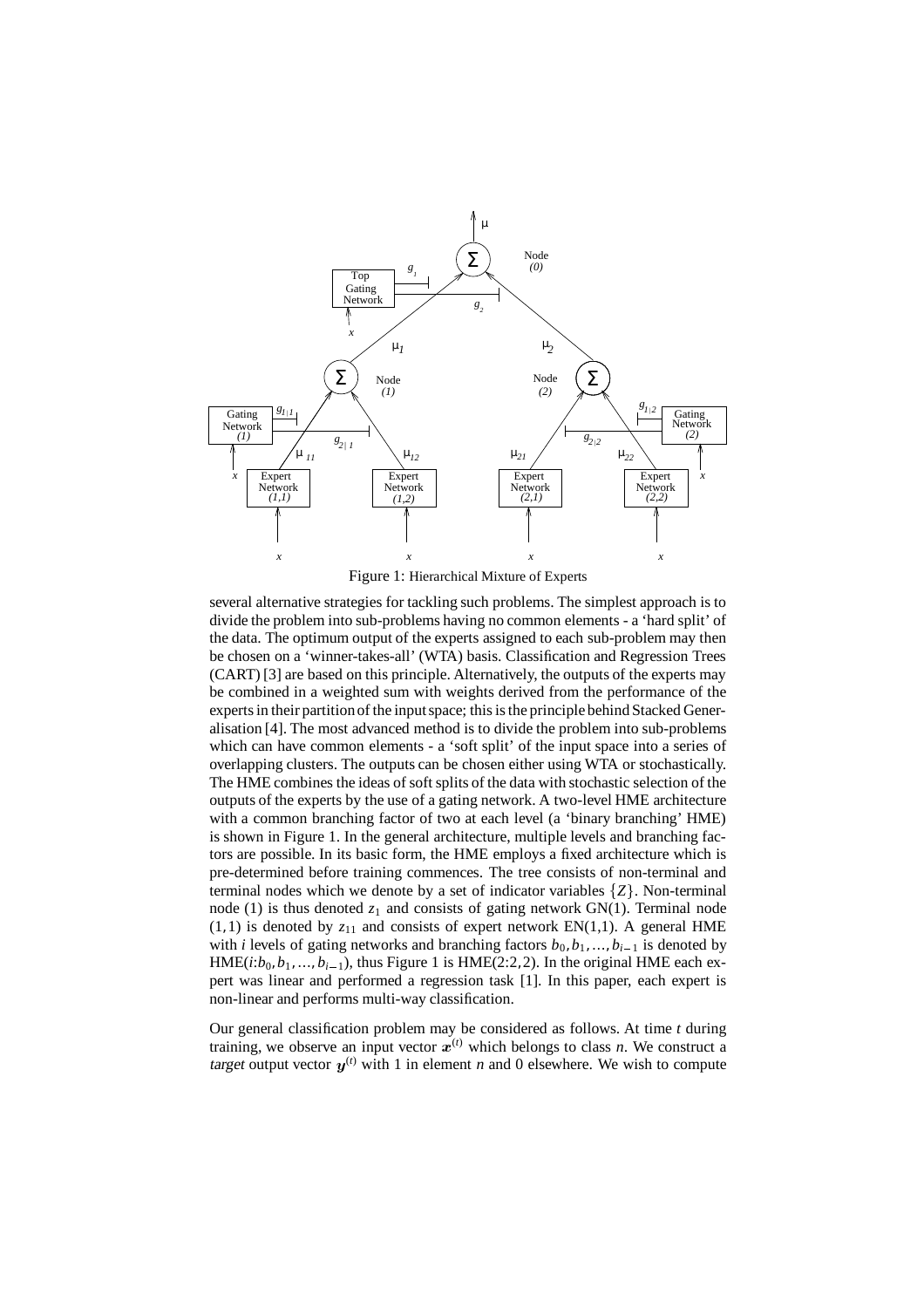the probability  $P(y_n | x^{(t)})$  of the correct class *n* being returned given the input vector at time *t*. <sup>1</sup> We do this by breaking the problem into a series of smaller problems. For example, expert network  $EN(1, 1)$  computes  $P(y | x, z_1, z_1)$ , the probability vector of all classes given that we took the left branch of every split and ended up in terminal node (1, 1). The top level gating network GN(0) computes  $P(z_1 | x)$ , and the second level gating network GN(1) computes  $P(z_{11} | x, z_1)$ . GN(1) weights EN(1, 1) and  $EN(1, 2)$  to give the output of node  $(1)$ ,

$$
\mu_1=P(\bm{y}|\bm{x},z_1)=\sum_{j=1}^{b_1}P(\bm{y}|\bm{x},z_1,z_{1j})P(z_{1j}|\bm{x},z_1).
$$

All these nodes are combined to give the overall output  $\mu$  of the HME,

$$
\begin{array}{lcl} \mu = P(\bm{y}|\bm{x}) & = & \displaystyle \sum_{i=1}^{b_0} P(z_i|\bm{x}) P(\bm{y}|\bm{x},z_i) \\ \\ & = & \displaystyle \sum_{i=1}^{b_0} P(z_i|\bm{x}) \sum_{j=1}^{b_1} P(z_{ij}|\bm{x},z_i) P(\bm{y}|\bm{x},z_i,z_{ij}) \end{array}
$$

This process may be extended to any depth and may use arbitrary branching factors at each depth. Unlike CART, the shape of the HME network is pre-determined heuristically before training.

Expert network EN(1, 1) is a single layer network with 'softmax' activation function [5] whose  $j^{th}$  output is

$$
\mu_{11j} = P(\boldsymbol{y}|\boldsymbol{x}, z_1, z_{11}, \Theta_{11}) = \exp(\theta_{11j}^T \boldsymbol{x}) / \sum_{k=1}^N \exp(\theta_{11k}^T \boldsymbol{x}) ,
$$

where  $\Theta_{11}$  is a parameter matrix, consisting of *N* independent vectors  $\{\theta_{11k}\}\$ . The form of  $GN(1)$  is

$$
P(z_1|\bm{x}, \Xi_1) = \exp(\xi_{11}^T \bm{x}) / \sum_{i=1}^{b_1} \exp(\xi_{1i}^T \bm{x})
$$

where  $\Xi_1$  is the parameter matrix for this gate, consisting of  $b_1$  independent vectors ξ <sup>1</sup>*<sup>i</sup>* . Therefore, the mathematical form of the gating and expert networks is the same, with the difference that the gating network is classifying the experts over the input space and the experts are classifying within the input space regions.

# **Training the HME**

The HME is trained using the Expectation Maximisation (EM) algorithm, in which 'missing data'isspecified, which if known would simplify themaximisation problem. If we had information about which node had generated the data, we could update the parameters for the gates and experts for that node. Thus the missing data for the EM algorithm applied to HMEs is the set of *indicator* variables  $\{Z\}$  which indicate which node generated each output, or alternatively which node is best suited to the portion

<sup>1.</sup> For simplicity of notation, we shall now drop the superscript  $t_0$  on the inputs, outputs and indicator variables.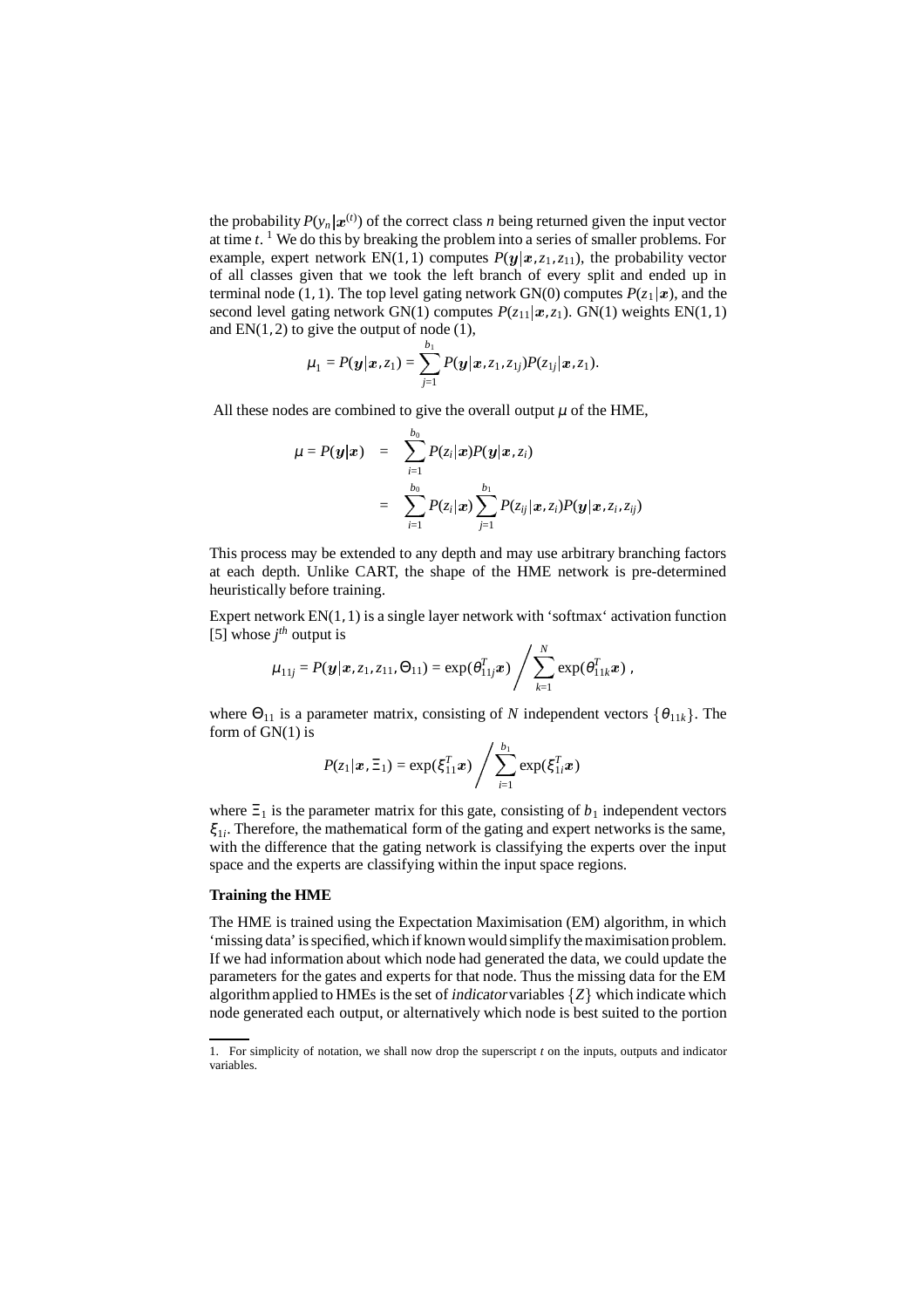of the input space under consideration. The E-step of the EM algorithm reduces to computing the expected values of the indicator variables which gives the set of posterior probabilities  $\{H\}$ . The conditional posterior probability of node  $(1, 1)$  is the probability that  $EN(1, 1)$  can be considered to have generated the data based on both input and output observations, given that we are in non-terminal node (1). This is given by

$$
h_{1|1} = P(z_{11}|z_1, x, y) = \frac{P(z_{11}|z_1, x)P(y|x, z_{11}, z_1, \Theta_{11})}{\sum_{j=1}^{b_1} P(z_{1j}|z_1 x)P(y|x, z_{1j}, z_1, \Theta_{1j})},
$$

where  $P(y | x, z_{11}, z_1, \Theta_{11})$  is the probability of generating the correct output vector y from  $EN(1, 1)$  given the input x. For 1-out-of-N classification, this is given by

$$
P(\mathbf{y}|\mathbf{x}, z_{11}, z_1, \Theta_{11}) = \exp\left(\sum_{k=1}^N y_k \log \mu_{11k}\right) = \mu_{11n}
$$

where  $\mu_{11k}$  is the output for class *k* from EN(1, 1) and *n* is the correct class. In a similar way, the conditional probability of node (1) is given by

$$
h_1 = P(z_1, \boldsymbol{x}, \boldsymbol{y}) = \frac{P(z_1 | \boldsymbol{x}) P(\boldsymbol{y} | \boldsymbol{x}, z_1)}{\sum_{i=1}^{b_1} P(z_i | \boldsymbol{x}) P(\boldsymbol{y} | \boldsymbol{x}, z_i)}.
$$

For node  $(1, 1)$  the *joint* posterior probability,  $h_{11}$  is the product of the joint posterior probability of node (1) and the conditional posterior probability of node (1, 1). In a deeper architecture, the joint posterior probabilities are recursively computed by multiplying the conditional posterior probabilities along a path from the root node (0) to the node in question.

The M step reduces to a set of independent weighted maximum likelihood problems for the experts and the gates. Thus the weight for  $GN(1)$ , at time  $t$ , is the joint posterior probability of this node,  $h_1^{(t)}$ , and the weight for EN(1, 1) is the joint posterior posterior probability of this node,  $h_{11}^{\prime\prime}$ . The target outputs for the gating networks are the probability of this node,  $h_{11}^{\prime\prime}$ . The target outputs for the gating networks are the conditional posterior probabilities of the node in question, so that the targets for  $GW(1)$  at time term  $h^{(t)}$  and  $h^{(t)}$  for outputs 1 and 2 repressively. GN(1) at time *t* are  $h_{1|1}^{(t)}$  and  $h_{2|1}^{(t)}$  for outputs 1 and 2 respectively.

Once the maximum likelihood problems of the M-step have been completed, the Estep is repeated, computing a new set of posteriors  $\{H\}$  for all times *t* which become the new weights for the M-step.

#### **Solving the M-Step**

Since each EN and GN is a simple network with a single layer of weights, we may solve the maximum likelihood problems relatively easily. We update the parameter vectors for each output of the networks independently, given the Generalised Linear [6] assumption that the outputs are independent. The simplest method is to use gradient ascent of the likelihood, which for parameter vector  $\theta_i^m$  at iteration *m* for output *i* of an EN reduces to

$$
\theta_i^{m+1} = \theta_i^m + \lambda \frac{1}{\sum_{t=1}^T h^{(t)}} \sum_{t=1}^T h^{(t)} \boldsymbol{x}^{(t)} (\textbf{y}_i^{(t)} - \mu_i^{(t)})
$$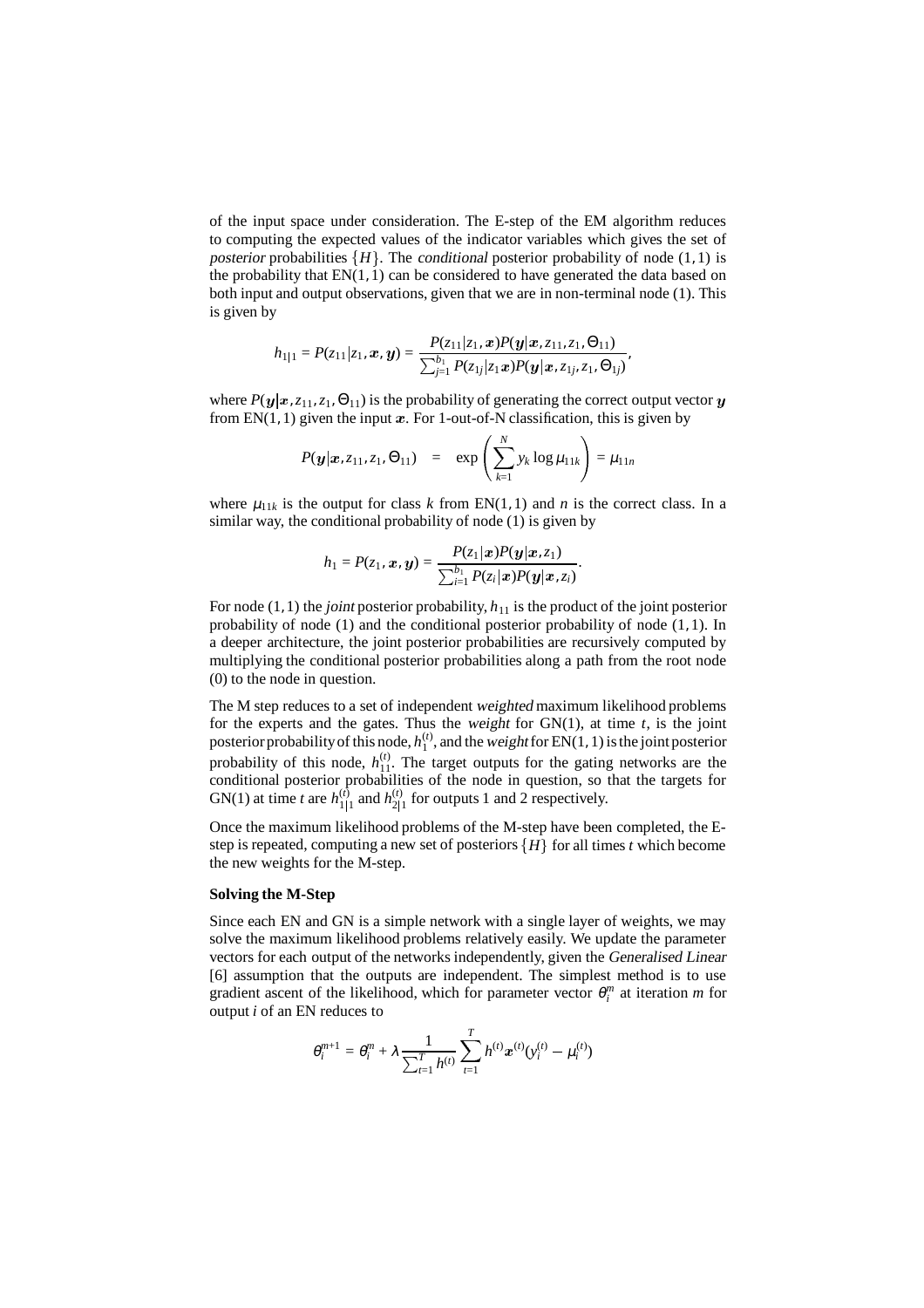where  $y_i^{(t)}$  is the target for class *i*,  $\mu_i^{(t)}$  is the *i*<sup>th</sup> output of the EN,  $h^{(t)}$  is the weight at time *t*, *T* is the total time, and  $\lambda$  is a learning rate. These equations are the same for the gating networks, with the output targets  $\{y_i^{(t)}\}$  replaced by the conditional posterior probabilities of the node in question.

An alternative maximisation method, and the one adopted in this paper, is to use the Hessian or second derivative of the likelihood with respect to the parameter vectors:

$$
\theta_i^{m+1} = \theta_i^m + \lambda \left( \sum_{t=1}^T h^{(t)} \boldsymbol{x}^{(t)} \mu_i^{(t)} (1 - \mu_i^{(t)}) \boldsymbol{x}^{(t)} \right)^{-1} \left( \sum_{t=1}^T h^{(t)} \boldsymbol{x}^{(t)} (\boldsymbol{y}_i^{(t)} - \mu_i^{(t)}) \right), \quad (1)
$$

where  $\lambda$  is once again a learning rate, which has typical values in the range 0.4 to 1. 0. This method is equivalent to the Iteratively Reweighted Least Squares algorithm (IRLS) of Generalised Linear Models [6].

#### **Implementation Issues**

**Variation in M-Step Iterations.** Although the basic EM algorithmdictates that the M step should be iterated until convergence, the Generalised EM algorithm (GEM) relaxes this constraint, requiring only an increase in the likelihood in the M-step. By reducing the number of M-step iterations we can reduce the overall computation. The power of the EM algorithm lies in the E-step which repeatedly computes new weights based on the previous M steps. In our experiments the number of M step iterations was typically set to between 1 and 3.

**Learning rates.** The IRLS algorithm in common with conventional gradient descent algorithms, is sensitive to learning rates. Learning rates that are too large give instability, manifested in step sizes that lead to an decrease in the overall network likelihood. In practice we found that a learning rate of 0. 4 for both experts and gates gave a good balance between learning speed and stability, although rates of 0. 8 have proved stable with some initial conditions.

**Saturation of expert and gating network outputs.** If the output  $\mu_i^{(t)}$  in Equation (1) of any of the networks becomes near to either 1 or 0, or if the weight  $h^{(t)}$  is near 0, then the addition to the Hessian matrix for output *i* of that network at time *t* will be very small. If this occurs for a large majority of the training set, the Hessian will become singular and impossible to invert accurately. The solution to this problem is to use threshold values for the outputs of 0. 9999 and 0. 0001 and a floor for the weights of 0. 0001. In practice, these have to be tuned to prevent instability but have no significant effect on accuracy until set to around 0. 9 and 0. 1.

**Choice ofinitial parameter values.**Two strategies are used to initialise the network. The first is to start all parameter vectors of experts and gates at zero and give each gate output a 'kick' so that the experts begin to separate in the input space and compute different outputs. The second is to initialise all parameter vectors to random values, in a range  $-r$  to  $+r$ . Typically,  $0.1 \le r \le 3$ . An alternative is to use random weights for the expert parameters and zero initial weights for the gates, with the choice of strategy varying with the problem. In our experiments we found that the second option gave the quickest results which were most free from local maxima, whilst the first and third options gave solutions which were drawn to local maxima or failed to separate the experts at all.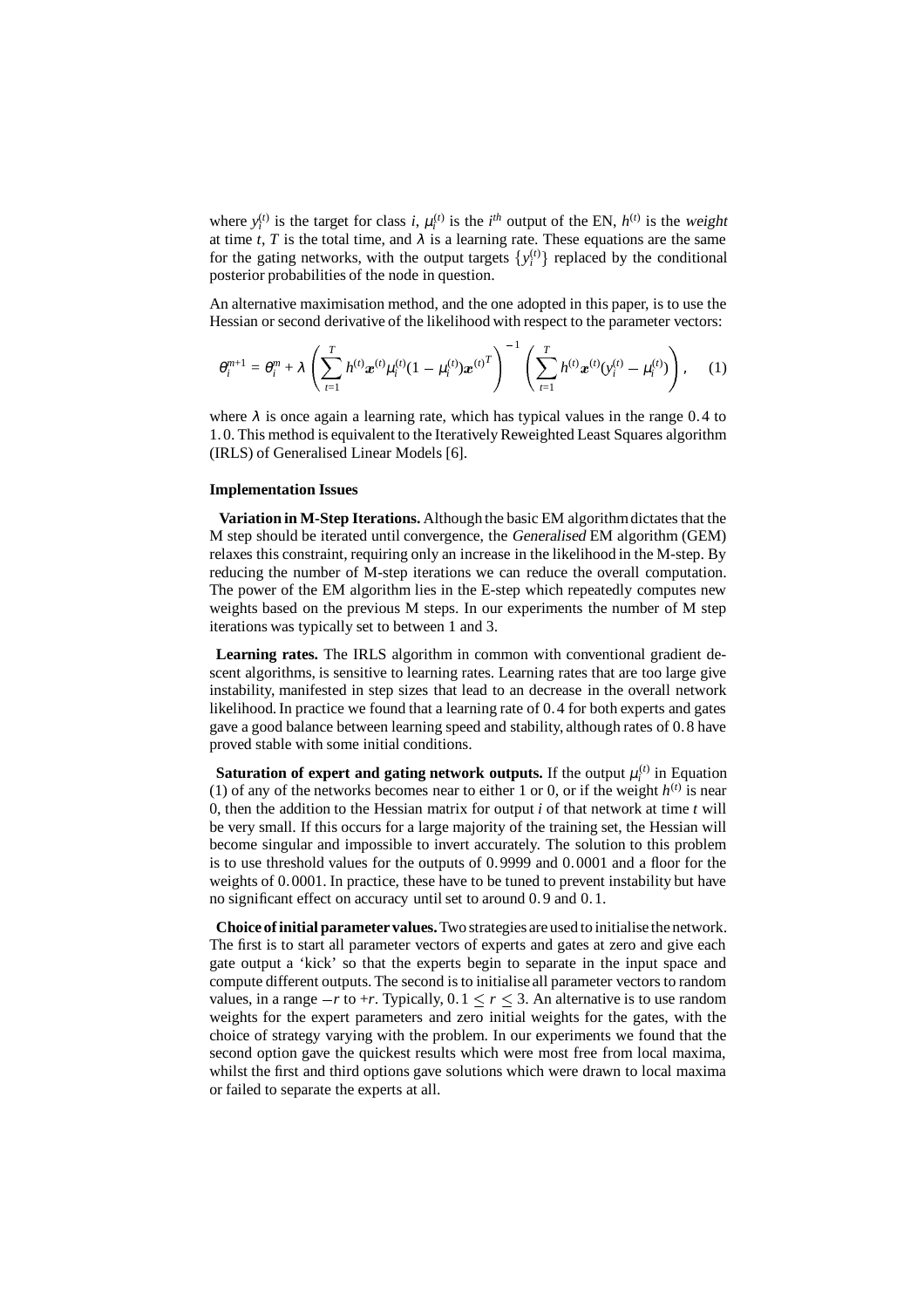#### **SIMULATIONS**

In this paper we follow the work of [7] in using strict methods when reporting learning speeds and network performance. In particular we use a 40-20-40 threshold criterion which dictates that an output is only correct if it is greater than 0. 6. We define an epoch as one pass through the training set. Thus, one EM cycle may consist of many epochs, depending on the number of iterations performed in the M-step.

## **N-Input Parity**

The task of the N-input parity problem is to compute the odd parity of N binary inputs. The network must compute a 'one' if the input has an odd number of 'one' bits in the input and a 'zero' if there are an even number. The special case of 2-input parity is the Exclusive Or function (XOR) which was shown to be impossible for simple single layer networks to approximate [8]. In this paper we show that the HME can solve this problem efficiently using only three single layer networks, in the form of one GN and two ENs. We also describe solutionsfor 3 to 8 input parity, with learning times faster than conventional feed-forward networks. The performance of the HME on the XOR problem using a varying degree of test thresholding and averaging over 100 trials per threshold is shown in Table 1. These results were obtained using a

| Threshold | Min    | Max    | Average | Standard  |
|-----------|--------|--------|---------|-----------|
|           | Epochs | Epochs | Epochs  | Deviation |
| 0.5       |        |        | 2.35    | 1.02      |
| 0.6       |        |        | 2.76    | 0.971     |
| 0.8       |        |        | 3.32    | 0.882     |
| 09        |        |        | 4.14    | 0.757     |
| N 99      |        | 24     | 11.5    | 4 27      |

| Table 1: Results for the HME on the XOR problem. |  |  |
|--------------------------------------------------|--|--|
|--------------------------------------------------|--|--|

HME(1:2) with a total of 9 parameters. By way of comparison, conventional feed forward networks, using a 2-2-1 structure can solve this problem at the 0. 6 threshold in an average of 19 epochs of quickprop[7]. Using the delta-bar-delta rule, an average training time of 250.4 epochs has been reported [9]. Using the HME, we reach the 0. 6 threshold in an average of 2. 76 epochs, and the 0. 99 threshold in an average of 11. 5 epochs. Of all these trials of the HME on the XOR problem, none failed to converge or had to be restarted. The results on the N-input Parity problem are shown in Table 2. By way of comparison, the best performance reported on 8-input Parity by a 8-16-1 back-propagation network is 2000 epochs of standard back-propagation [10] and 172 epochs of quickprop. The table shows the average results over 50 trials. The number of tests which failed to converge to the correct solution is shown as % NC. Using the HME, N-input parity requires at least N experts. However, in 'tight' networks with around *N* experts, there is an increased chance of local maxima. This effect may be seen in Figure 2 which shows the effect of different initial conditions for a HME(1:4) on the XOR problem. Since we may solve the XOR problem using only 2 experts, this network is over-specified and includes redundancy. The solutions in the figure differ in the distribution of the data between the experts. Sub-figure  $2(a)$ is a solution in which the data is shared evenly between 2 experts with the remaining 2 experts inactive. In 2(b) the data is distributed again between 2 experts but with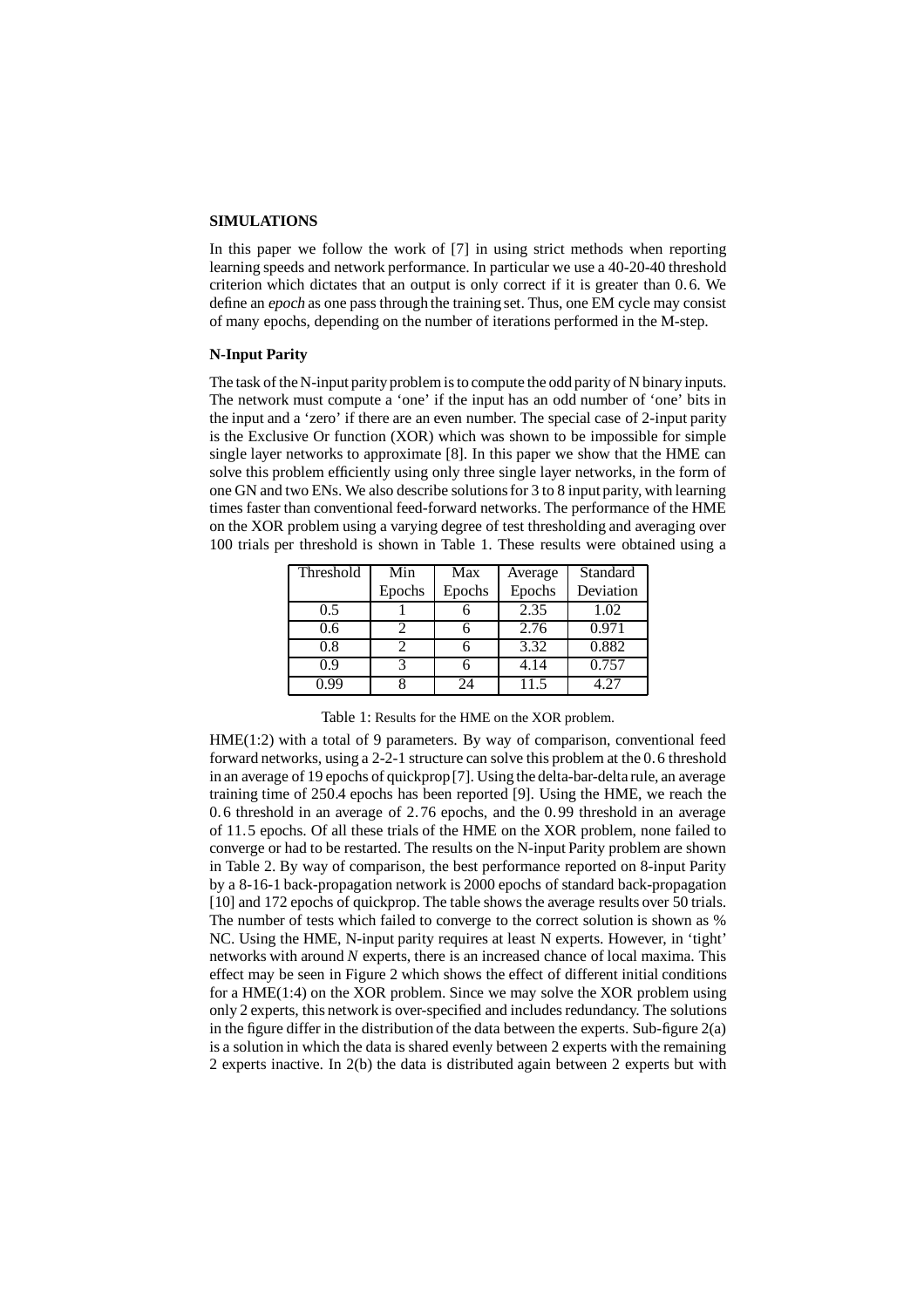| $\mathbf N$ | Parameters | Architecture    | Min    | Max    | Average | $\sqrt[9]{\text{NC}}$ |
|-------------|------------|-----------------|--------|--------|---------|-----------------------|
|             |            |                 | Epochs | Epochs | Epochs  |                       |
| 3           | 12         | (1:3)           |        |        | 4.85    |                       |
| 4           | 18         | (2:2,2)         | 6      | 13     | 10.4    | 20                    |
| 5           | 51         | (2:3,3)         | 11     | 26     | 16.2    | 10                    |
| 6           | 60         | (4:2,2,2,2)     | 12     | 29     | 18.8    | 20                    |
| 7           | 111        | (5:2,2,2,2,2)   | 14     | 26     | 23.5    | 10                    |
| 8           | 51         | (2:2,4)         | 50     | 102    | 42      | 90                    |
| 8           | 111        | (5:2,2,2,2,2)   | 15     | 57     | 34      | 50                    |
| 8           | 210        | (6:2,2,2,2,2,2) | 13     | 56     | 36      | $\overline{33}$       |

Table 2: Performance of the HME on the N-Input Parity problem.

 $3/4$  of the data in one expert and  $1/4$  in the other. In  $2(c)$  the data is distributed over 3 experts with 1/2 going to one expert and the remaining 1/2 shared between the remaining 2 experts. In 2(d) the data is distributed evenly over 4 experts. It is clear that 2 (b) is an unsatisfactory solution which would not give good generalisation, unlike (a), (c) or (d). In a series of 35 trials for  $HME(1:2)$ , solution (a) occurred in 26 cases while (b) occurred in 9 cases. By using the HME(1:4), solution (c) occurred 23 times, (a) 8 times, (d) 3 times and (b) only once. Thus, we have reduced the probability of solution (b) occuring by adding the extra 2 experts. For larger values



Figure 2: The effect of different initial conditions on a HME(1:4) for the XOR problem.

of N, behaviour of this sort may lead to local maxima which give us non-convergent solutions. The net result of this is that we get many more non-convergent solutions with tight networks, although there is a large advantage in terms of computation when using such a network. By relaxing the network and using more levels, thus introducing redundancy, we create many more possible successful configurations, as seen by relaxing the XOR problem to using 4 experts instead of 2. Therefore the number of non-convergent solutions is reduced, and those that do occur represent states where only a small number of points remain misclassified. This effect may be seen for 8-input Parity in Table 2. By increasing the network depth, thus increasing the number of terminal nodes, we reduce the percentage of non-convergent solutions.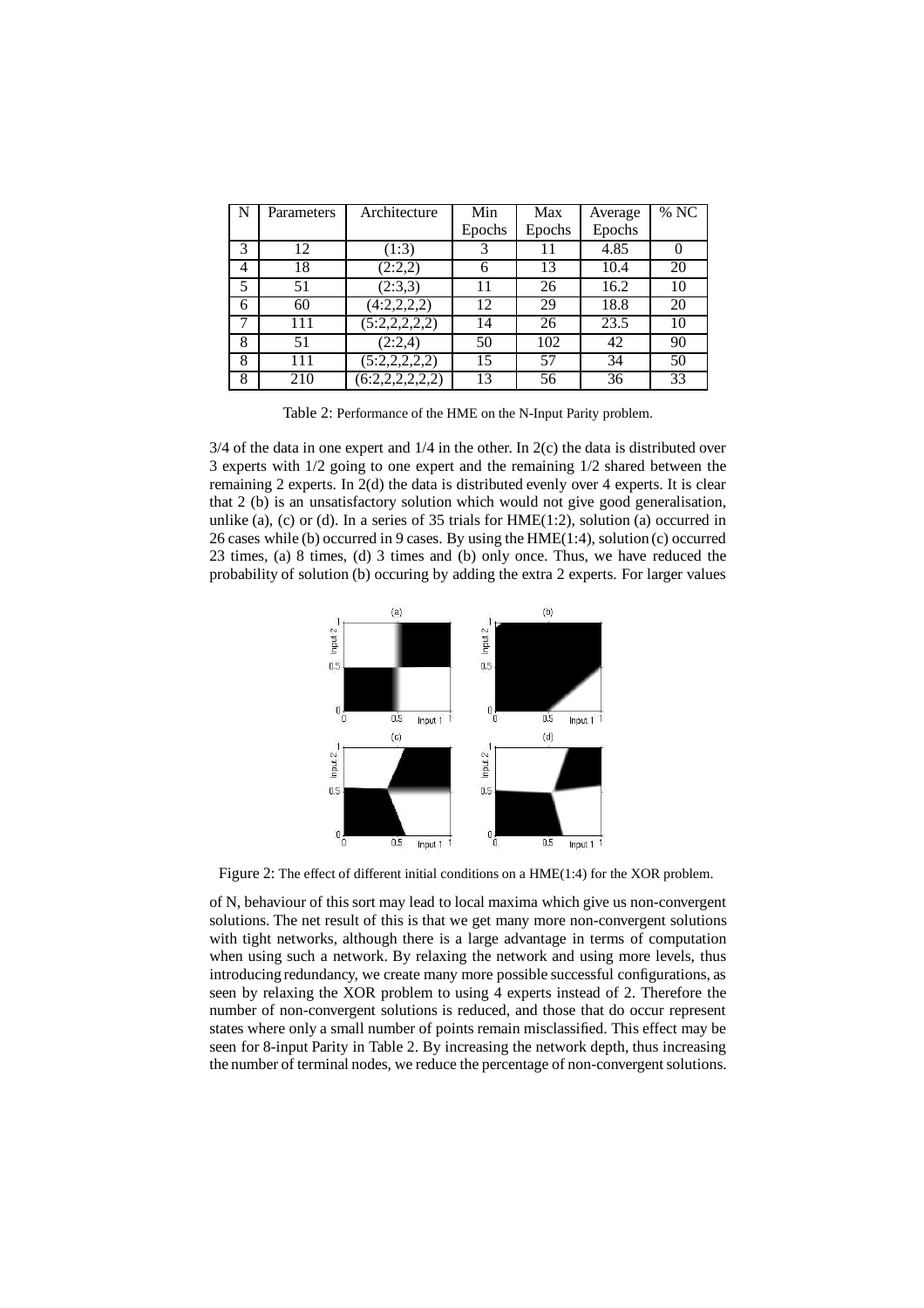#### **The Two Spirals Problem**

The aim of the two-spirals problem is to train a network to discriminate between two spirals in the 2-D plane. Each spiral has 97 points and coils three times around the origin and around the other spiral, without overlapping. The learning set and the evolution of the output of a binary branching HME with 10 levels is shown in Figure 3. The points in the test set are offset vertically from the points in the learning set by 0. 1. The best solutions to the spirals problem have been obtained using Cascade Correlation [11]. This is capable of approximating the problem in 1700 epochs using around 140 parameters. Back-propagation networks have been used to solve the problem [12] using a 2-5-5-1 network with shortcut connections between layers in 20, 000 epochs using conventional gradient descent with momentum and 8, 000 epochs using quickprop, using a similar number of parameters. Using a conventional 2-5-5-1 network without shortcuts took 60, 000 epochs of quickprop.

| Depth   | Number        | <b>Training Set</b> | <b>Testing Set</b> | M-step            | Total  |
|---------|---------------|---------------------|--------------------|-------------------|--------|
| of Tree | of Parameters | Correct / 194       | Correct $/$ 194    | <b>Iterations</b> | Epochs |
| 10      | 3102          | 187                 | 184                |                   | 135    |
| 10      | 3102          | 185                 | 184                |                   | 140    |
|         |               | 61                  | 159                |                   | 30     |

Table 3: Results for the Two-Spirals Problem using binary branching HMEs.

The results in Table 3 demonstrate that the HME is capable of solving the two-spirals problem to a high degree of accuracy. Although the experiments performed have not resulted in a complete solution, the number of training epochs for the HME on this problem are an order of magnitude less than Cascade Correlation networks and two orders of magnitude less than conventional feed-forward back-propagation networks. We suspect that the non-convergence of the HME is due to similar effects as those proposed for the Parity problem. In terms of numbers of parameters, the HME may appear to be using far more, since for a depth of 10 and common branching factor of 2 there are 3102 parameters. This is misleading, however, since the number of terminal nodes which actually remain active is a small fraction of the total number of terminal nodes present.

### **CONCLUSIONS**

We have described the application of the HME to classification and presented a number of results on standard benchmarks. In common with the performance of the HME on regression problems, we have found that it requires fewer epochs to learn classification problems than conventional feed-forward networks. There are however, a number of problems associated with the learning algorithm, including numerical instabilities caused by the 2nd order M-step update and the existence of local maxima within the solution sets. We have described solutions to these problems, such as the use of thresholding of outputs and weights in the M-step, choice of learning rate and initial conditions to avoid instabilities and local maxima. Future directions for this work will focus on removing the need for matrix inversion by using some form of approximation to the inverse Hessian in (1). The use of fast gradient descent methods such as quickprop [7] would move the HME closer to true connectionist methods and reduce the computational load of the M-step.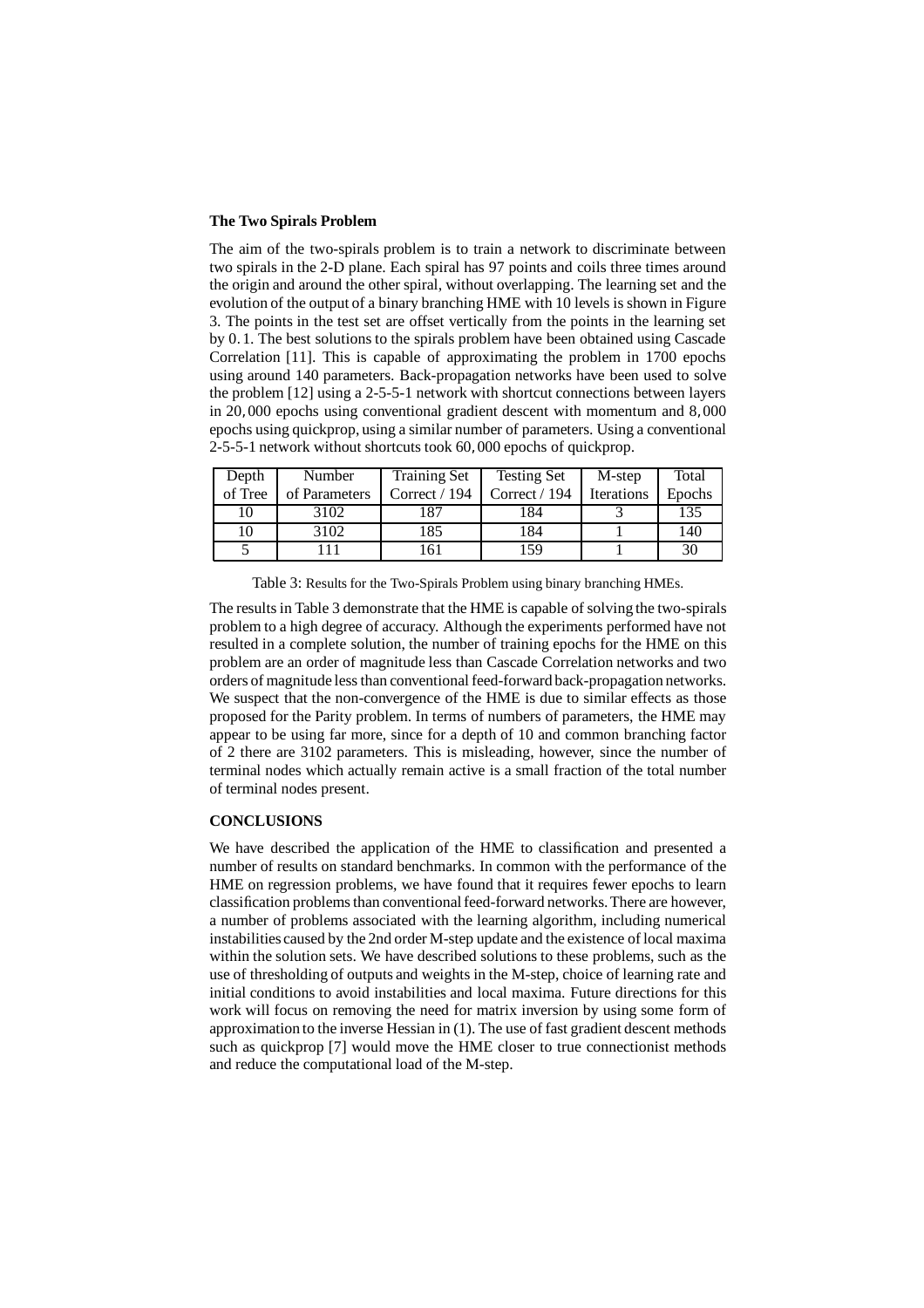In addition we have described how the use of redundancy in the HME may reduce the chance of local maxima. In these networks, the redundant experts are typically inactive after a few epochs, which suggests that they could be 'pruned' using similar techniques to those developed for CART [3]. Alternatively we may start with a small network of, say 2 experts and grow the tree using CART principles. We anticipate that the use of such ideas will improve the performance of the HME in terms of speed and accuracy and allow us to extend the applications of classification HMEs to real world problems.

#### **Acknowledgements**

Steve Waterhouse is funded by a partnership agreement with Waterhouse Associates. Tony Robinson is supported by an EPSRC Advanced Research Fellowship.

#### **REFERENCES**

- [1] M. I. Jordan and R. A. Jacobs, "Hierarchical Mixtures of Experts and the EM algorithm," Neural Computation, vol. 6, pp. 181–214, 1994.
- [2] A. P. Dempster, N. M. Laird, and D. B. Rubin, "Maximum likelihood from incomplete data via the EM algorithm," Journal of the Royal Statistical Society, Series <sup>B</sup>, vol. 39, pp. 1–38, June 1977.
- [3] L. Breiman, J. Friedman, R. Olshen, and C. J. Stone, Classification and Regression Trees. Wadswoth and Brooks/Cole, 1984.
- [4] D. H. Wolpert, "Stacked generalization," Tech. Rep. LA-UR-90-3460, The Santa Fe Institute, 1660 Old Pecos Trail, Suite A, Santa Fe, NM, 87501, 1993.
- [5] J. S. Bridle, "Probabilistic interpretation of feedforward classification network outputs, with relationships to statistical pattern recognition," in Neurocomputing: Algorithms, Architectures and Applicatations (F. Fougelman-Soulie and J. Her<sup>f</sup>ault, eds.), pp. 227–236, Springer-Verlag, 1989.
- [6] P. McCullagh and J. A. Nelder, Generalized Linear Models. London: Chapman and Hall, 1989.
- [7] S. E. Fahlman, "Faster-learning variations on back-propagation: An empirical study," in Proceedings of the <sup>1988</sup> Connectionist Models Summer School, Morgan Kaufmann, 1988.
- [8] M. Minsky and S. Papert, Perceptrons: An Introduction to Computational Geometry. Cambridge, MA: MIT Press, 1969.
- [9] R. A. Jacobs, "Increased rates of convergence through learning rate adaptation," Neural Networks, vol. 1, pp. 295–307, 1988.
- [10] G. Tesauro and R. Janssens, "Scaling relationships in back-propagation learning: Dependence on predicate order," Tech. Rep. CCSR-88-1, Center for Complex Systems Research, University of Illinois at Urbana Champagne, 1988.
- [11] S. E. Fahlman and C. Lebiere, "The Cascade-Correlation learning architecture," Tech. Rep. CMU-CS-90-100, School of Computer Science, Carnegie Mellon University, Pittsburgh, PA 15213, 1990.
- [12] K. J. Lang and M. J. Witbrock, "Learning to tell two spirals apart," in Proceedings of the <sup>1988</sup> Connectionist Models Summer School, Morgan Kaufmann, 1988.